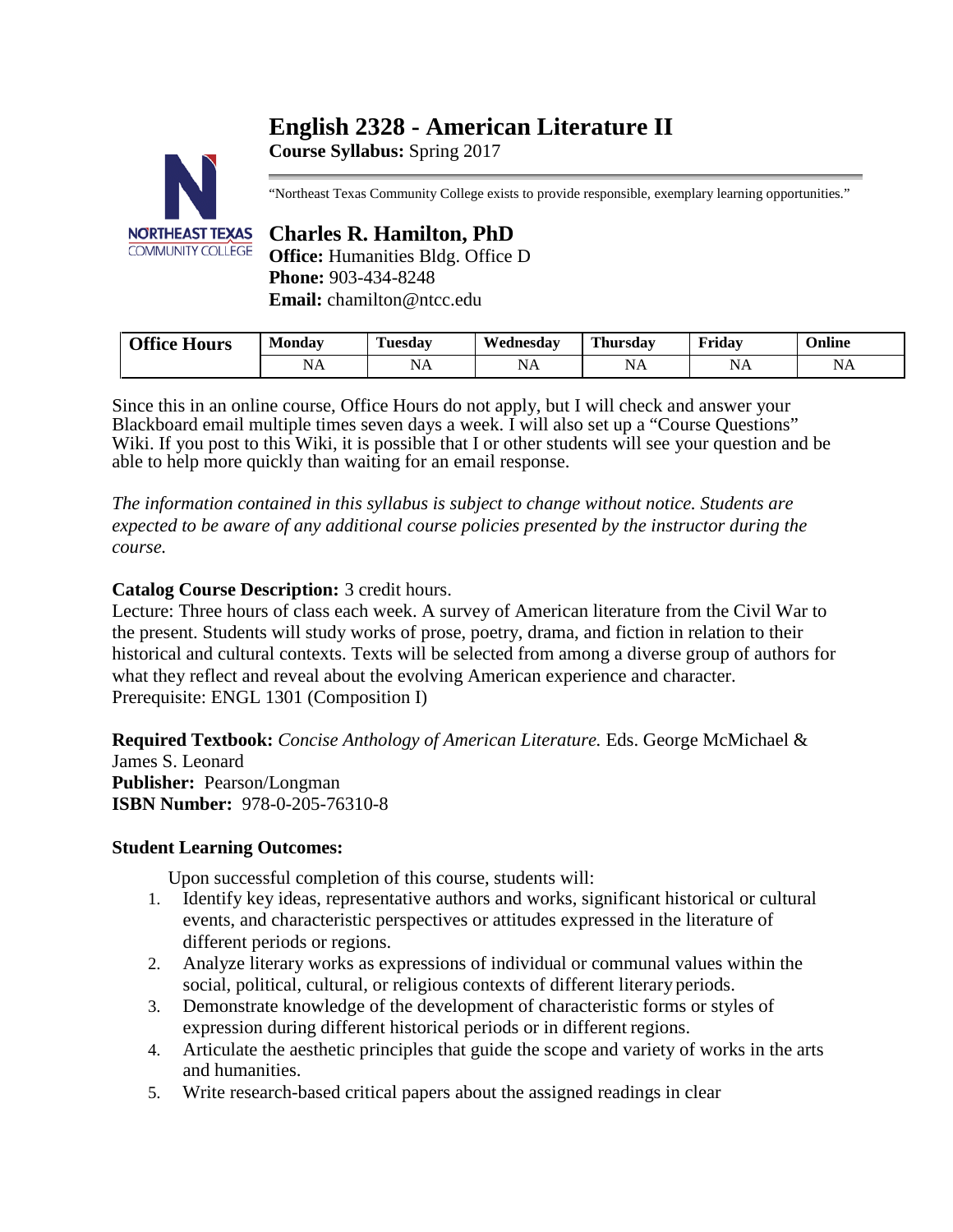and grammatically correct prose, using various critical approaches to literature.

# **Lectures & Discussions:**

Short lectures combined with in-depth discussions normally drive this course. In the case of this online class, discussions are carried on each week through the class Wiki. Students are expected to complete reading assignments before responding, and actively participate in the discussion of those readings.

# **Wiki Posts**

In order to facilitate active discussion, students are required to make at least three substantive posts each week – at least one initial post and two responses to the posts of other students – from information found within the reading assignment for that week. These Wiki posts are simply informal statements or questions that are used to generate discussion. These posts will be added together and will be part of the Discussion/Participation grade. (10weeks @20 pts. per week)

# **Reflection Papers**

Following Wiki discussions you will be asked to write a short reflection paper of 200-300 words on one of the topics of interest to you that we have discussed that week. (10 weeks @ 20 pts. per week)

### **Evaluation/Grading Policy:**

Course grades will be based on a short research paper, a longer research paper, and class discussion/participation/talking points/reflection papers.

| <b>Total Points Available</b>                | 1000 pts.  |
|----------------------------------------------|------------|
| Reflection Papers $-10@20$ pts.              | $200$ pts. |
| Wiki Discussions/Participation $-10@20$ pts. | $200$ pts. |
| Research Paper II (8-10 pages)               | $300$ pts  |
| Research Paper I (5-7 pages)                 | $300$ pts. |

# **Assignments: Research Papers**

# **You will have two paper assignments of different lengths.**

**Paper I** *- (5-7 pages)*

The first assignment provides an opportunity to explore the databases on our LRC (library) site, familiarizing yourself with the types of works they contain, the way they are organized, and the genres and topics at hand. Then choose an area of focus. What I'm looking for in Paper I is something of an overview or survey of what was published within a certain narrowly-defined area. You should think of this as something of a critical-bibliographic essay, rather than an in-depth analysis paper. For instance, say I decide I want to write my paper about texts written for children. On looking into the database, I see that 100 items are included, and I can't possibly read and write about them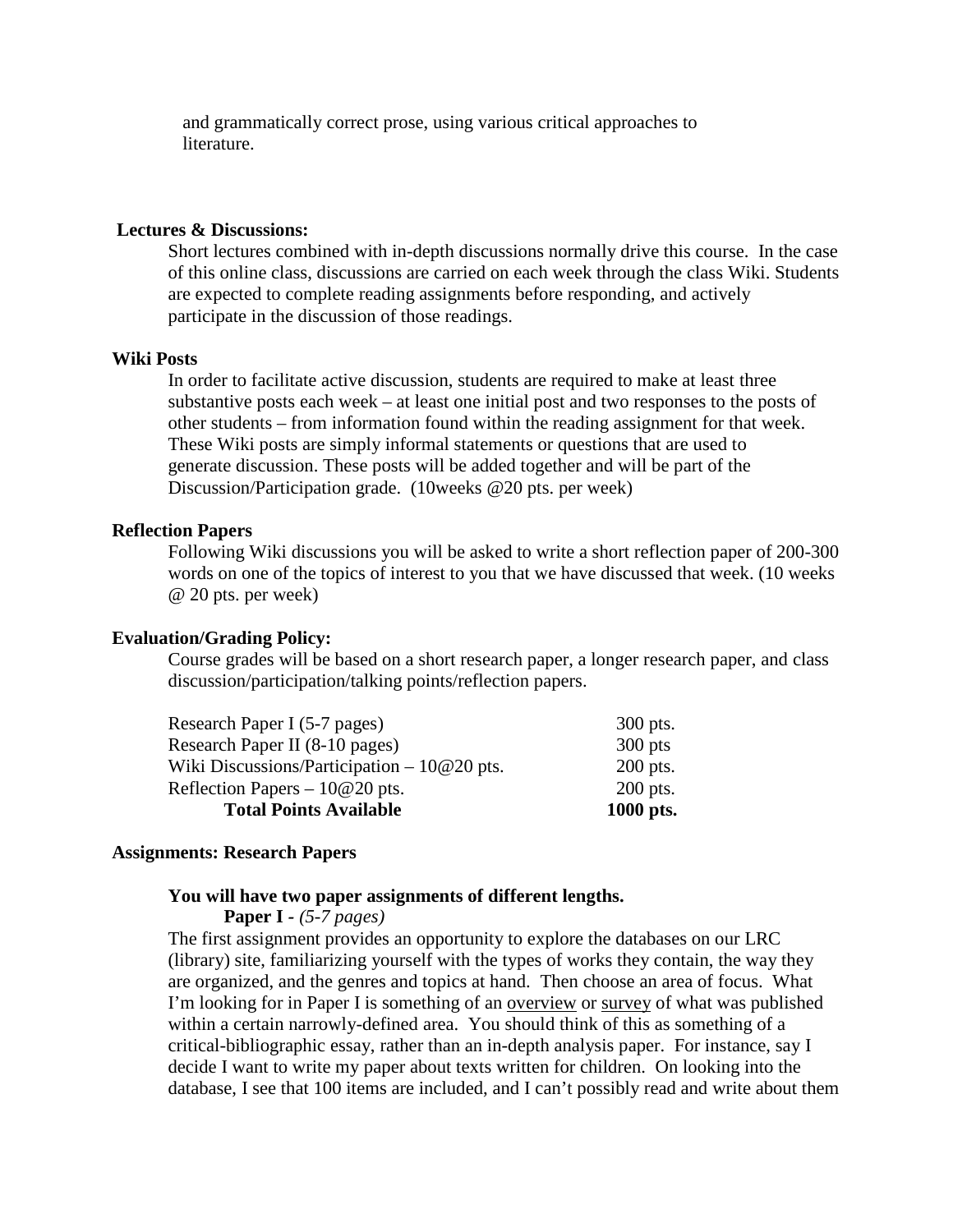all. On the other hand, I might decide to limit my focus to "Children's Literature in the first quarter of the  $20<sup>th</sup>$  century." That would narrow things down to about seven texts, if one discards reprints, a manageable group to read and report on.

I will not grant extensions on papers unless merited by truly exceptional circumstances. Late work will only be accepted by prior arrangement between us and with documented proof of your inability to complete the assignment on time due to remarkable circumstances (dire illness, death in the family, etc.). The work may also be subject to a reduction in grade by 10 points per day late.

# **Paper II** *- (8-10) pages*

Your second paper will be a slightly longer research paper on any American Literature topic of your choosing. You will need to develop a research question based on any aspect of any of the readings or on a combination of the readings, conduct appropriate research with secondary source materials, and compose an 8-10-page paper based on that research. If you are interested in extending the research you complete for your first paper, you may certainly do so, but this can also be a totally different topic. Extending a paper is not simply adding more pages to the first, but adding an additional 8-10 pages of new information that goes with the first to create a more comprehensive document of 12- 15 pages. Again, I will not grant extensions on papers or discussion questions unless merited by truly exceptional circumstances.

# **Other Course Requirements:**

Class participation is an important expectation of this course. Students are expected to actively participate in discussions that take place in class. Rubrics for *Essay Evaluation and the Research Essay* are located on the class **Blackboard Homepage**. A class **Wiki** is used to generate class discussions and help you add your opinions. Also included is a weekly reflective writing assignment due after class discussions.

# **ATTENDANCE/WITHDRAWAL POLICY**

Students are expected to attend class regularly by signing on to the Blackboard Home Page regularly. Failure to sign on for more than one week during the semester will result in a grade of F. It is the responsibility of students who need to withdraw from the class because of failing grades to do so before the final withdrawal date posted by the college, or they will receive a grade of F.

# **STUDENT EXPECTATIONS**

# **NTCC Academic Honesty Statement:**

"Students are expected to complete course work in an honest manner, using their intellects and resources designated as allowable by the course instructor. Students are responsible for addressing questions about allowable resources with the course instructor. NTCC upholds the highest standards of academic integrity. This course will follow the NTCC Academic Honesty policy stated in the Student Handbook."

# **Academic Ethics**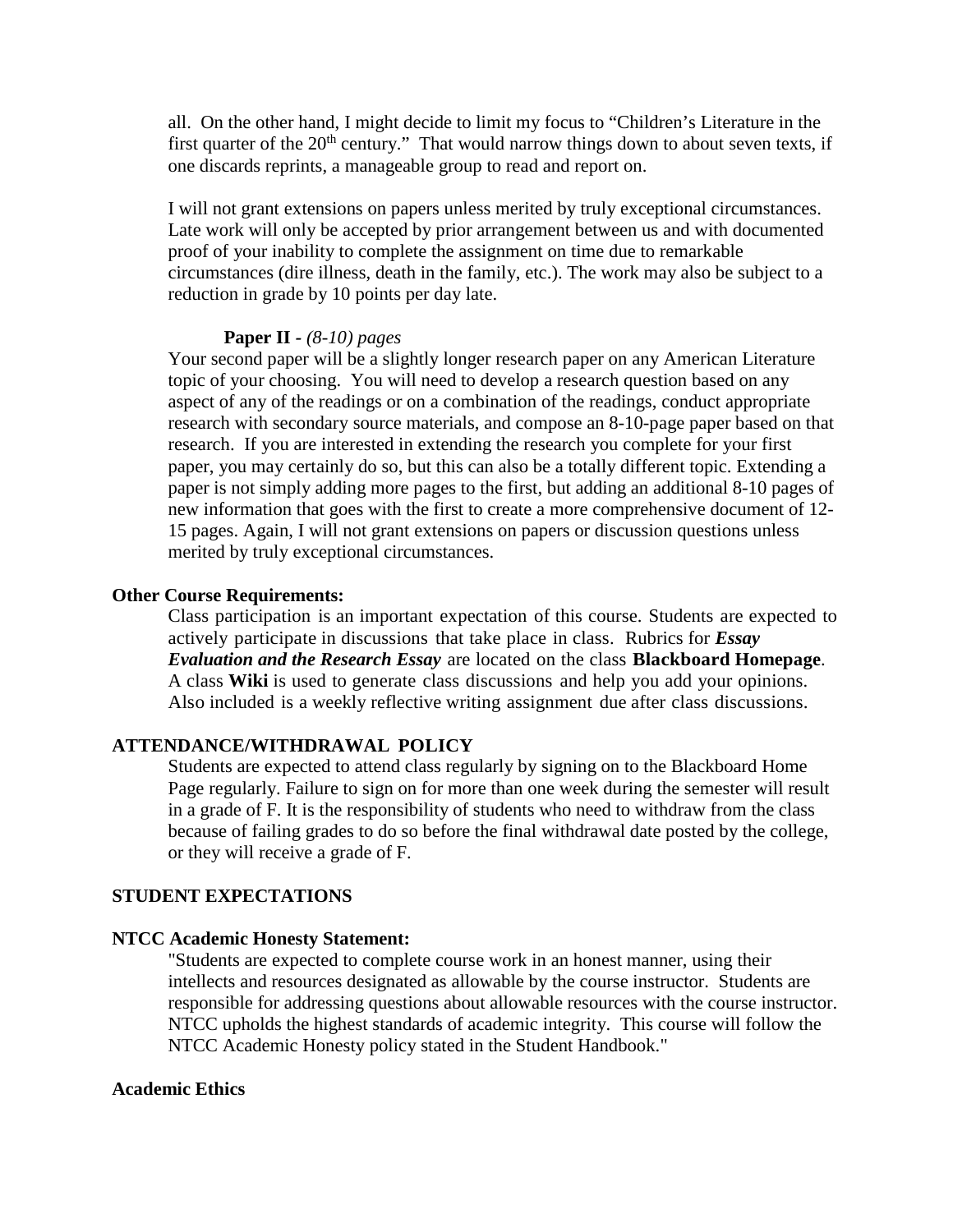The college expects all students to engage in academic pursuits in a manner that is beyond reproach. Students are expected to maintain complete honesty and integrity in their academic pursuit. Academic dishonesty such as cheating, plagiarism, and collusion is unacceptable and may result in disciplinary action. Refer to the student handbook for more information on this subject.

# **ADA Statement:**

It is the policy of NTCC to provide reasonable accommodations for qualified individuals who are students with disabilities. This College will adhere to all applicable federal, state, and local laws, regulations, and guidelines with respect to providing reasonable accommodations as required to afford equal educational opportunity. It is the student's responsibility to arrange an appointment with a College counselor to obtain a Request for Accommodations form. For more information, please refer to the NTCC Catalog or Student Handbook.

# **Family Educational Rights and Privacy Act** (**FERPA**):

The Family Educational Rights and Privacy Act (FERPA) is a federal law that protects the privacy of student education records. The law applies to all schools that receive funds under an applicable program of the U.S. Department of Education. FERPA gives parents certain rights with respect to their children's educational records. These rights transfer to the student when he or she attends a school beyond the high school level. Students to whom the rights have transferred are considered "eligible students." In essence, a parent has no legal right to obtain information concerning the child's college records without the written consent of the student. In compliance with FERPA, information classified as "directory information" may be released to the general public without the written consent of the student unless the student makes a request in writing. Directory information is defined as: the student's name, permanent address and/or local address, telephone listing, dates of attendance, most recent previous education institution attended, other information including major, field of study, degrees, awards received, and participation in officially recognized activities/sports.

# **English 2328 Spring Class Schedule 2017**

# **Week 1: 1/17-21**

Introduction to course and syllabus.

# **Week 2: 1/22-28**

Assigned readings for the week: 1593 - Edward Arlington Robinson 1599 - Robert Frost 1611 - Carl Sandburg 1657 - Sherwood Anderson 1720 - Ezra Pound

1724 - T.S. Eliot

Weekly discussion – on Wiki -- of writers, their work, and/or films.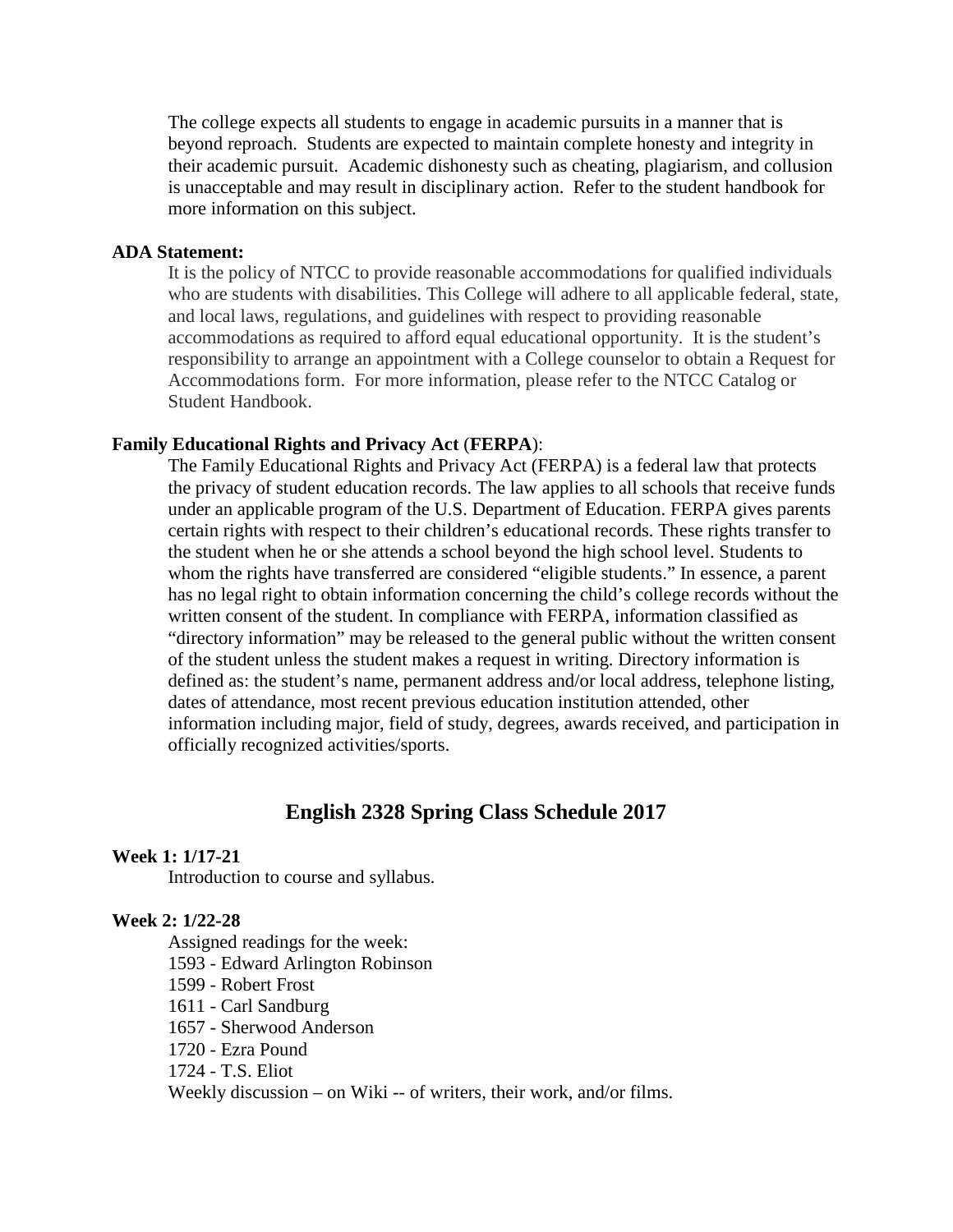Weekly Response Paper due 1/27.

#### **Week 3: 1/29-2/4**

Assigned readings for the week: 1749 - e.e. cummings 1761 - Edgar Lee Masters 1767 - Wallace Stevens 1779 - William Carlos Williams 1789 - Marianne Moore 1794 - The New Negro 1802 - Countée Cullen 1824 - Thomas Wolfe Weekly discussion – on Wiki -- of writers, their work, and/or films. Weekly Response Paper due 2/3.

# **Week 4: 2/5-11**

Assigned readings for the week:

1864 - Langston Hughes from text (and film biography) from YouTube link. Copy this link and paste into your browser: https://youtu.be/D10t7mvH4EQ Weekly discussion – on Wiki -- of writers, their work, and/or films. Weekly Response Paper due 2/10.

# **Week 5: 2/12-18**

Assigned readings for the week:

1846 - Earnest Hemmingway (*Hills Like White Elephants*) and film adaptation. 1850 - William Faulkner (*Barn Burning*) and film adaptation. Weekly discussion – on Wiki -- of writers, their work, and/or films. Weekly Response Paper due 2/17.

# **Week 6: 2/19-25**

Assigned readings for the week: 1868 - John Steinbeck - *The Chrysanthemums* (and film bio.) 1891 - Introduction - Literature of the (*Late*) Twentieth Century (*1945 to Present*) Weekly discussion – on Wiki -- of writers, their work, and/or films. Weekly Response Paper due 2/24.

# **Week 7: 2/26-3/4 - First Essay Due 3/10**

Assigned readings for the week: 1928 - Richard Wright (and film) 1937 - Elizabeth Bishop 1942 - Robert Lowell 1949 - Anne Sexton 1955 - Sylvia Plath 1961 - W.S. Merwin Weekly discussion – on Wiki -- of writers, their work, and/or films. Weekly Response Paper due 3/3.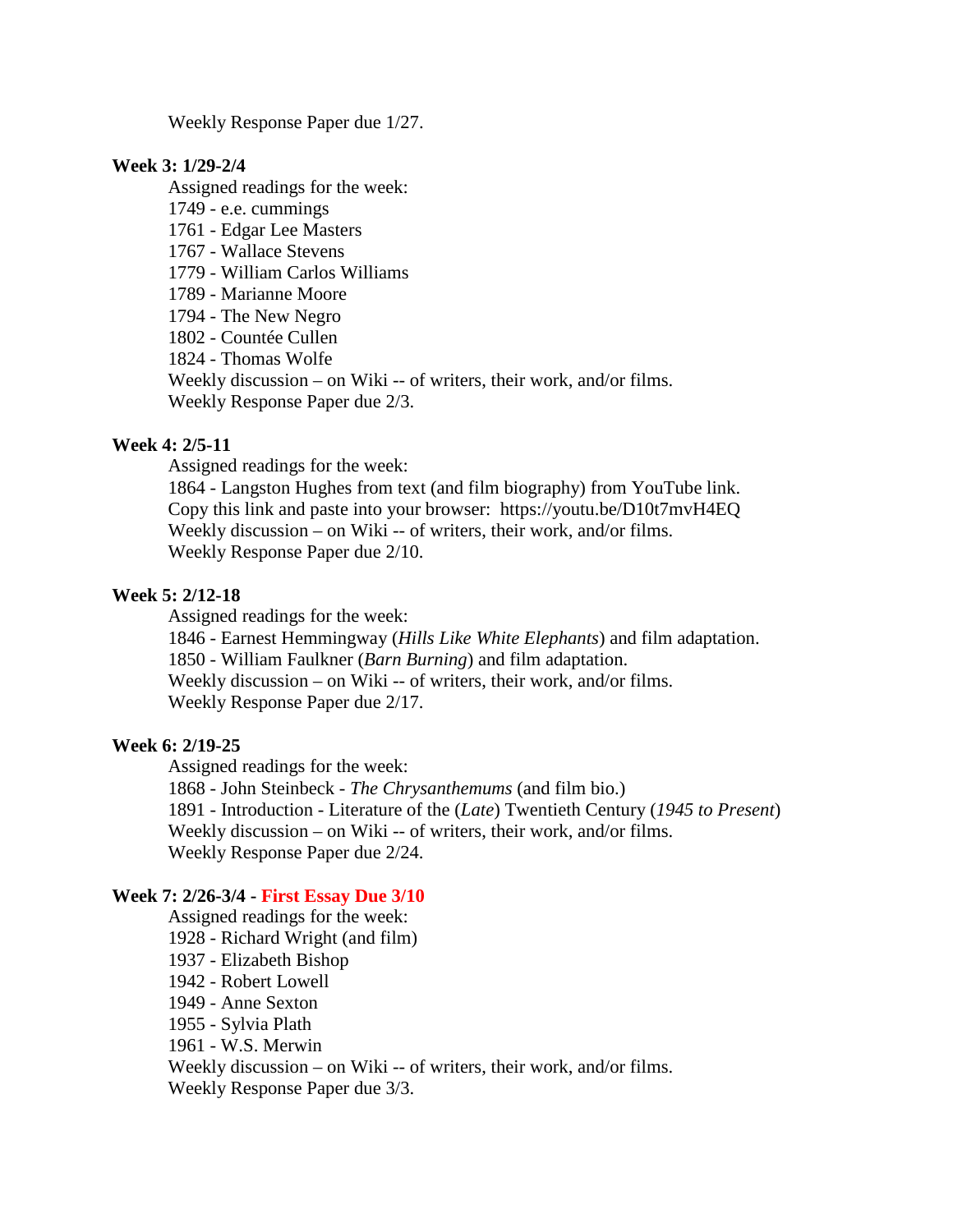### **Week 8: 3/5-11**

# **Preparation for** *First Essay* **Turn-in – 3/10 No Wiki discussions or Response Papers due.**

# *Spring Break - 3/13-18*

### **Week 9: 3/19-25**

Assigned readings for the week: 1970 - James Baldwin (*and film bio*.) Copy & paste links: 1992 - Flannery O'Connor (*and film bio*.) Weekly discussion – on Wiki -- of writers, their work, and/or films. Weekly Response Paper due 3/24.

### **Week 10: 3/26-4/1**

Assigned readings for the week: 2019 - Sonia Sanchez 2027 - Maxine Hong Kingston 2081 - Joyce Carol Oates 1909 - James R. McDonough 2102 - Tim O'Brien Weekly discussion – on Wiki -- of writers, their work, and/or films. Weekly Response Paper due 3/31.

# **Week 11: 4/2-8**

Assigned readings for the week: 2074 - N. Scott Momaday 2147 - Leslie Marmon Silko 2167 - Louise Erdrich 2295 - Sherman Alexie Weekly discussion – on Wiki -- of writers, their work, and/or films. Weekly Response Paper due 4/7.

#### **Week 12: 4/9-15**

Assigned readings for the week: To be announced. Weekly discussion – on Wiki -- of writers, their work, and/or films. Last Weekly Response Paper due 4/14.

#### **Week 13: 4/16-22**

Assigned readings for the week: To be announced. Wiki discussions – only if you want to, or need to ask course questions – not graded.

# **Week 14: 4/23-29**